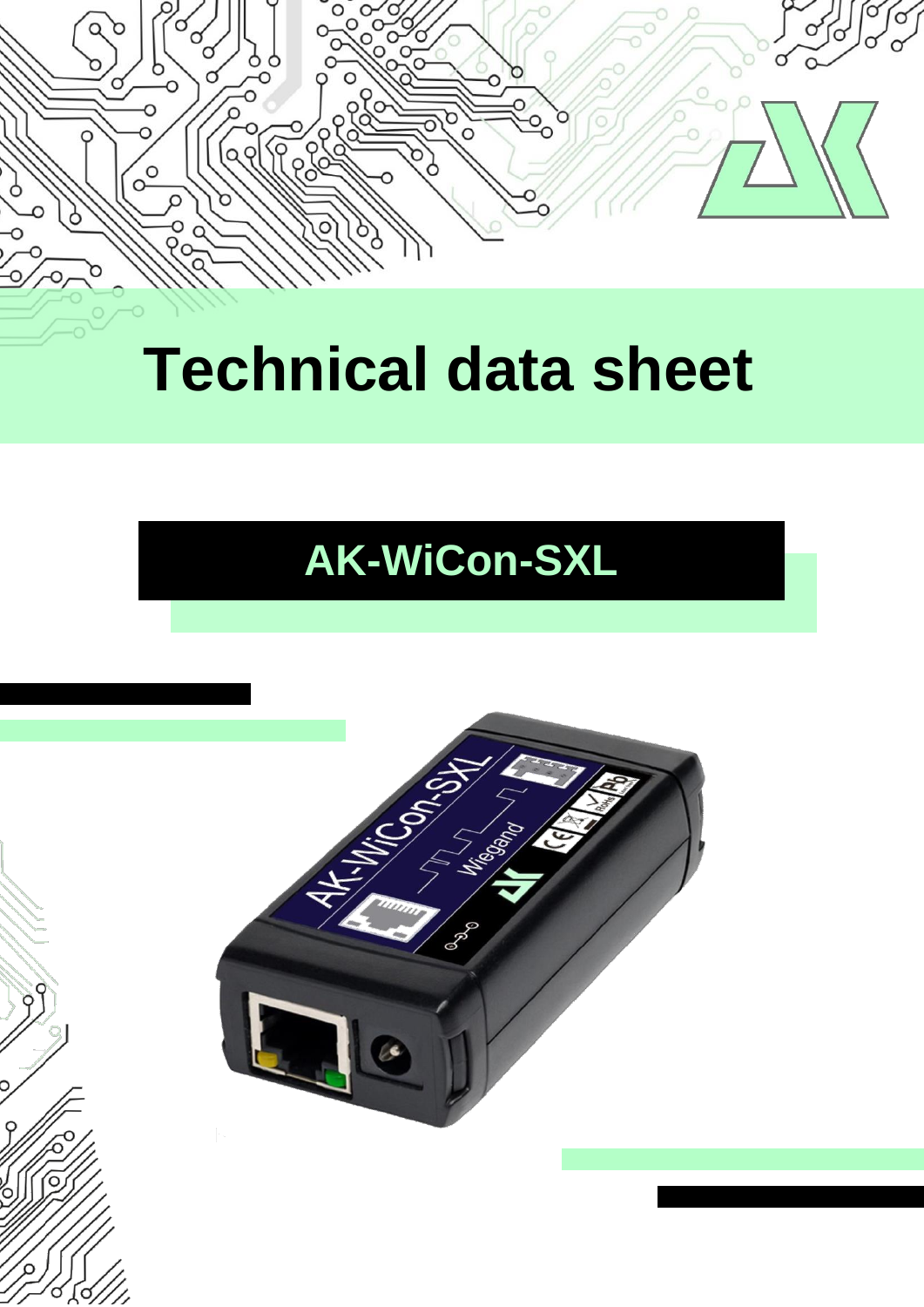#### **AK-WiCon-SXL**

#### **USB-Device-Server for the integration of USB-HID devices into a network**

Without system drivers you can now use Wiegand input devices such as RFID readers, Card Reader etc. into a network. The only requirement, your Wiegand terminal supports Wiegand 26 or 34 bit protocol. All input data e.g. RFID data can be queried or sent directly via TCP/IP Additionally the data connection can be through the integrated SSL/TLS data encryption against unwanted access by third parties can be saved. The individually adaptable web interface allows you to the integration of your personal website.

Ihnen darüber hinaus die Integration Ihrer persönlichen Website.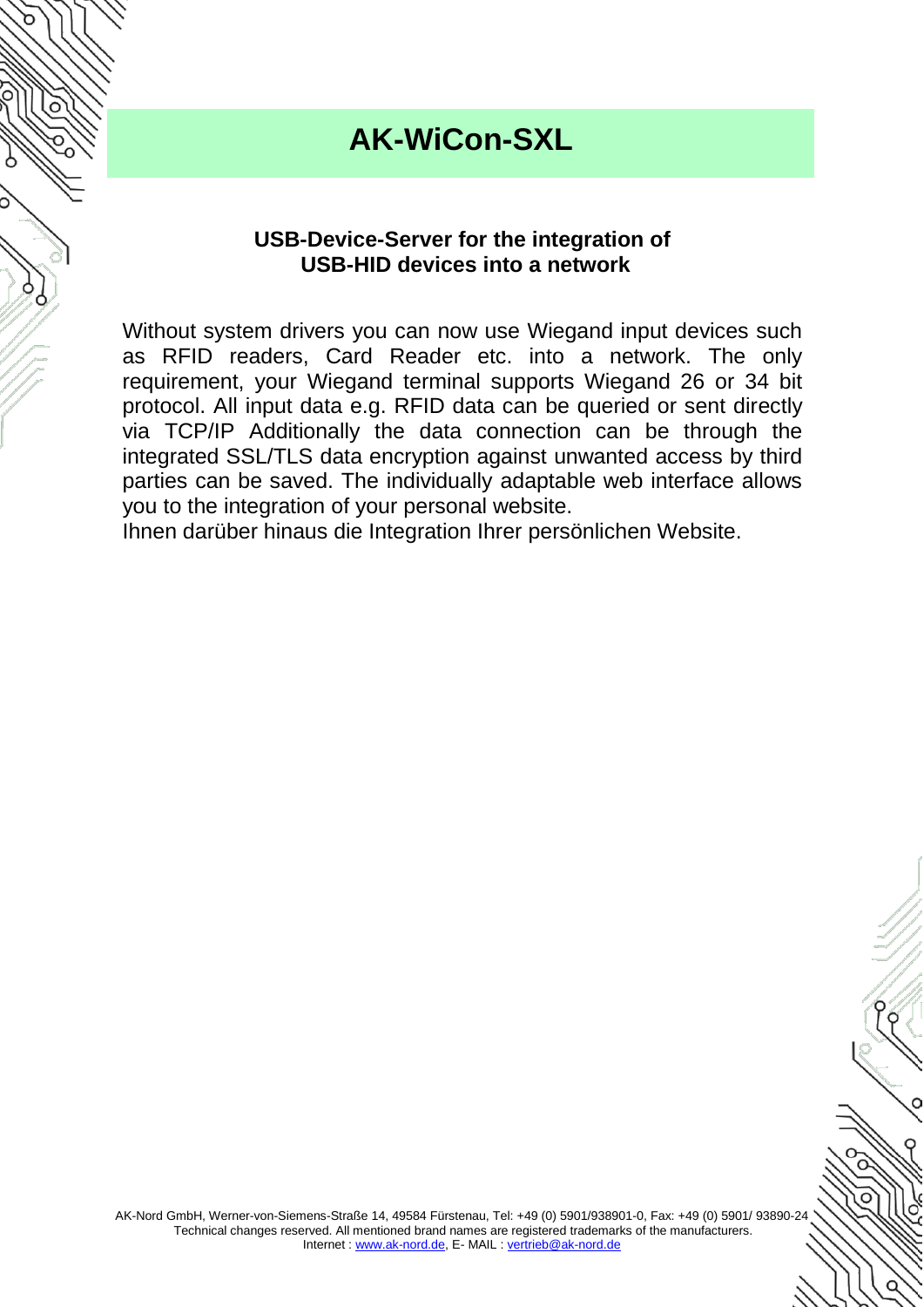## **Connection options:**







AK-Nord GmbH, Werner-von-Siemens-Straße 14, 49584 Fürstenau, Tel: +49 (0) 5901/938901-0, Fax: +49 (0) 5901/ 93890-24 Technical changes reserved. All mentioned brand names are registered trademarks of the manufacturers. Internet : [www.ak-nord.de,](http://www.ak-nord.de/) E-MAIL : [vertrieb@ak-nord.de](mailto:vertrieb@ak-nord.de)

 $\circ$ 

Ć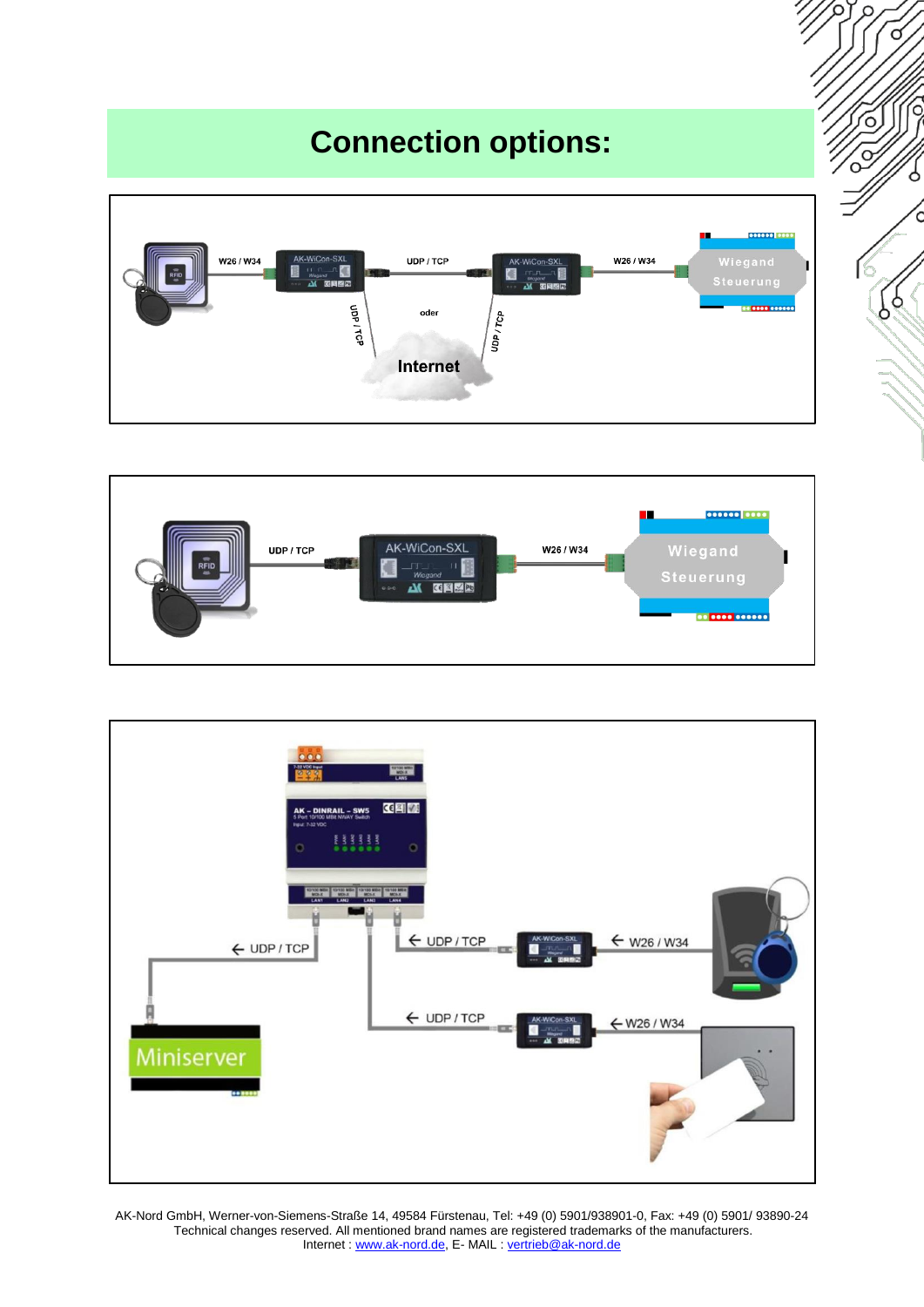## **Connection options:**



| <b>Technical data</b>                                                                                                                                                                                                                                                                                                                                                                                                                                | <b>Supported protocols</b>                                                                                                          |                                                                                                                                                                                                                                                                                                                                                                                                                                                                                                                                                                                                                                |  |  |  |  |
|------------------------------------------------------------------------------------------------------------------------------------------------------------------------------------------------------------------------------------------------------------------------------------------------------------------------------------------------------------------------------------------------------------------------------------------------------|-------------------------------------------------------------------------------------------------------------------------------------|--------------------------------------------------------------------------------------------------------------------------------------------------------------------------------------------------------------------------------------------------------------------------------------------------------------------------------------------------------------------------------------------------------------------------------------------------------------------------------------------------------------------------------------------------------------------------------------------------------------------------------|--|--|--|--|
| <b>Dimensions:</b><br>$\bullet$<br>$\bullet$<br>40 x 21 x 82 mm (BxHxL)<br>Housing:<br>$\bullet$<br>Schlagfester Kunststoff<br>Weight:<br>$\bullet$<br>$\bullet$<br>37 Gramm<br>Temperature range:<br>٠<br>$-40^{\circ}$ C  + 70 $^{\circ}$ C<br><b>Standards</b><br>$\bullet$<br>CE / WEEE / RoHS-II<br><b>EN 55022 Class B</b><br><b>EN 55024 Class A</b><br>Power supply:<br>$\bullet$<br>-Netzteil 12 Volt, 1A<br>-PoverOverEthernet IFFF802.3af | Ethernet (M-DIX)<br>10 Half Duplex<br>10 Full Duplex<br>100 Half Duplex<br>AutoSensing<br>Wiegand<br>26 Bit Format<br>34 Bit Format | IPv4<br>23. IPv6<br>1 <sub>1</sub><br><b>TCP</b><br>2.<br>24. NDP<br>3 <sub>1</sub><br><b>UDP</b><br>25. ICMPv6<br><b>FTP</b><br>4.<br>26. DHCPv6<br>5.<br><b>FTPS</b><br>27. TCPv6<br><b>TFTP</b><br>6.<br>28. UDPv6<br><b>ICMP</b><br>7 <sub>1</sub><br>29. Netbios-NS<br>8.<br>ARP<br>30. LLMNR<br><b>SNMP</b><br>9.<br>31. ZeroConfig<br>10. LPR<br>32. - APIPA<br>11. DHCP<br>33. - AutoIP<br>12. BOOTP<br>34. IP-Multicast<br>13. DNS<br>35. IEEE802.1x<br>14. TELNET<br>36. SSL 3.0<br>15. HTML<br>37. TLS 1.0<br>16. HTTP<br>38. TLS1.1<br>17. HTTPS<br>39. TLS1.2<br>18. DYNDNS<br>19. SMTP<br>20. POP3<br>21. SYSLOG |  |  |  |  |
| <b>Power consumption:</b><br>$\bullet$<br>12 Volt / ca. 1000 mA<br><b>Connectors:</b><br>1 x Ethernet RJ45<br>1 x PCB connector 4 pole                                                                                                                                                                                                                                                                                                               |                                                                                                                                     | 22. AK-M2M<br><b>Management</b>                                                                                                                                                                                                                                                                                                                                                                                                                                                                                                                                                                                                |  |  |  |  |
|                                                                                                                                                                                                                                                                                                                                                                                                                                                      |                                                                                                                                     | Telnet<br>$1_{-}$<br>2 <sub>1</sub><br><b>Browser</b>                                                                                                                                                                                                                                                                                                                                                                                                                                                                                                                                                                          |  |  |  |  |

AK-Nord GmbH, Werner-von-Siemens-Straße 14, 49584 Fürstenau, Tel: +49 (0) 5901/938901-0, Fax: +49 (0) 5901/ 93890-24 Technical changes reserved. All mentioned brand names are registered trademarks of the manufacturers. Internet : [www.ak-nord.de,](http://www.ak-nord.de/) E-MAIL : [vertrieb@ak-nord.de](mailto:vertrieb@ak-nord.de)

 $99$ 

ငှ

 $\rm \odot$ 

ဴဝ

<u>(ර</u>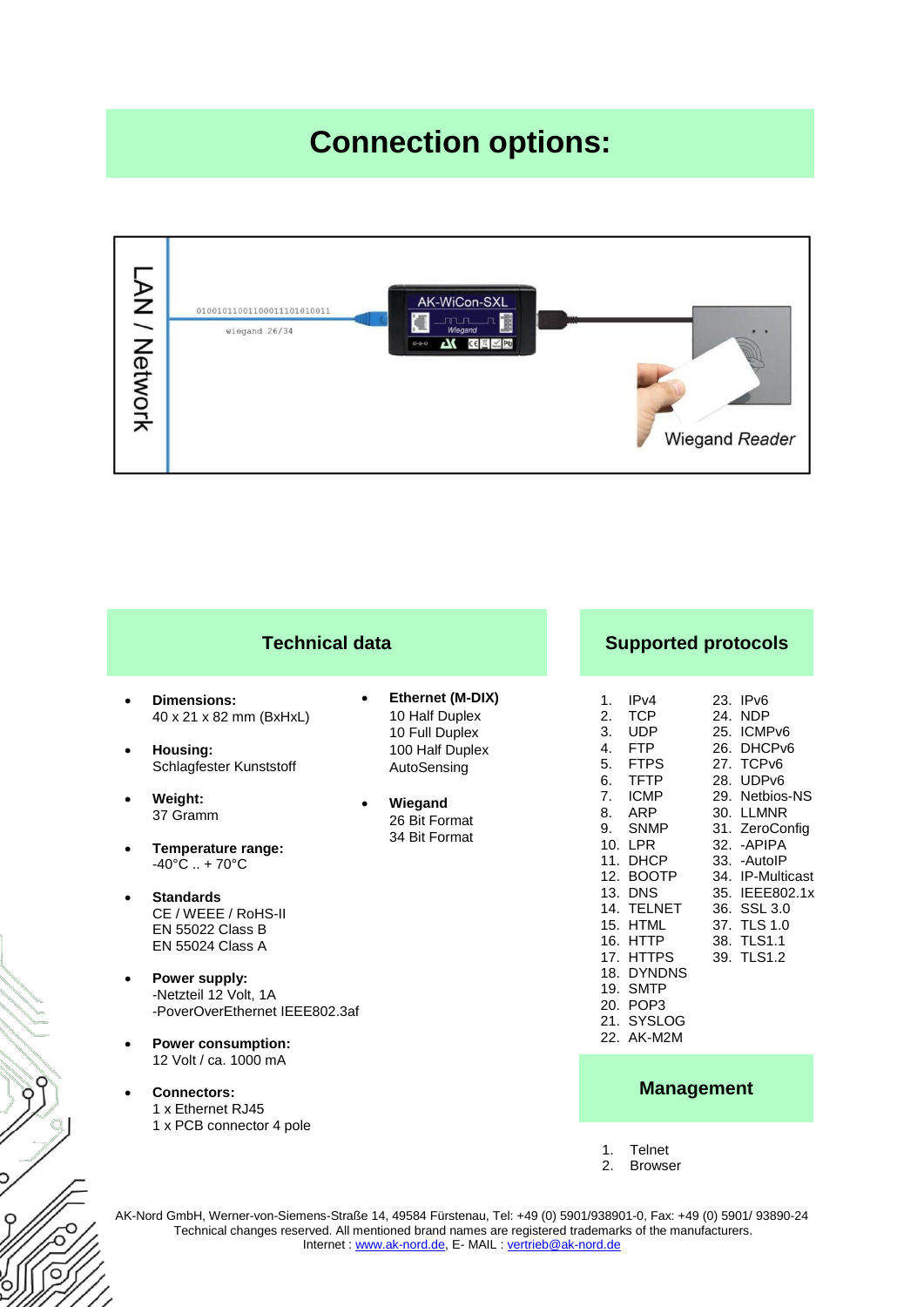





Front with power supply connector

Front with PowerOverEthernet



connector

#### **Emulations and functions**

- Connect-On-Data
- Auto-Connect
- DYNDNS-Client
- FTP-Server
- LPR-Server
- 512KB internes Flashdrive
- Flash-File-System
- E-Mail Client
- TCP/UDP -Client
- TCP/UDP –Server
- SYSLOG-Client
- AKM2M

|  | <b>Order numbers</b> |
|--|----------------------|
|--|----------------------|

**AK-WiCon-SXL-NT** with switched power supply 12Volt, 1A **AK-WiCon-SXL-POE** with PoverOverEthernet IEEE802.3af

 $\circ$ 

 $\epsilon$ 

 $\Omega$ 

Ö

 $\circ$ 

- SSLv3 TLS1.0
- TLS1.1
- TLS1.2
- IEEE 802.1x